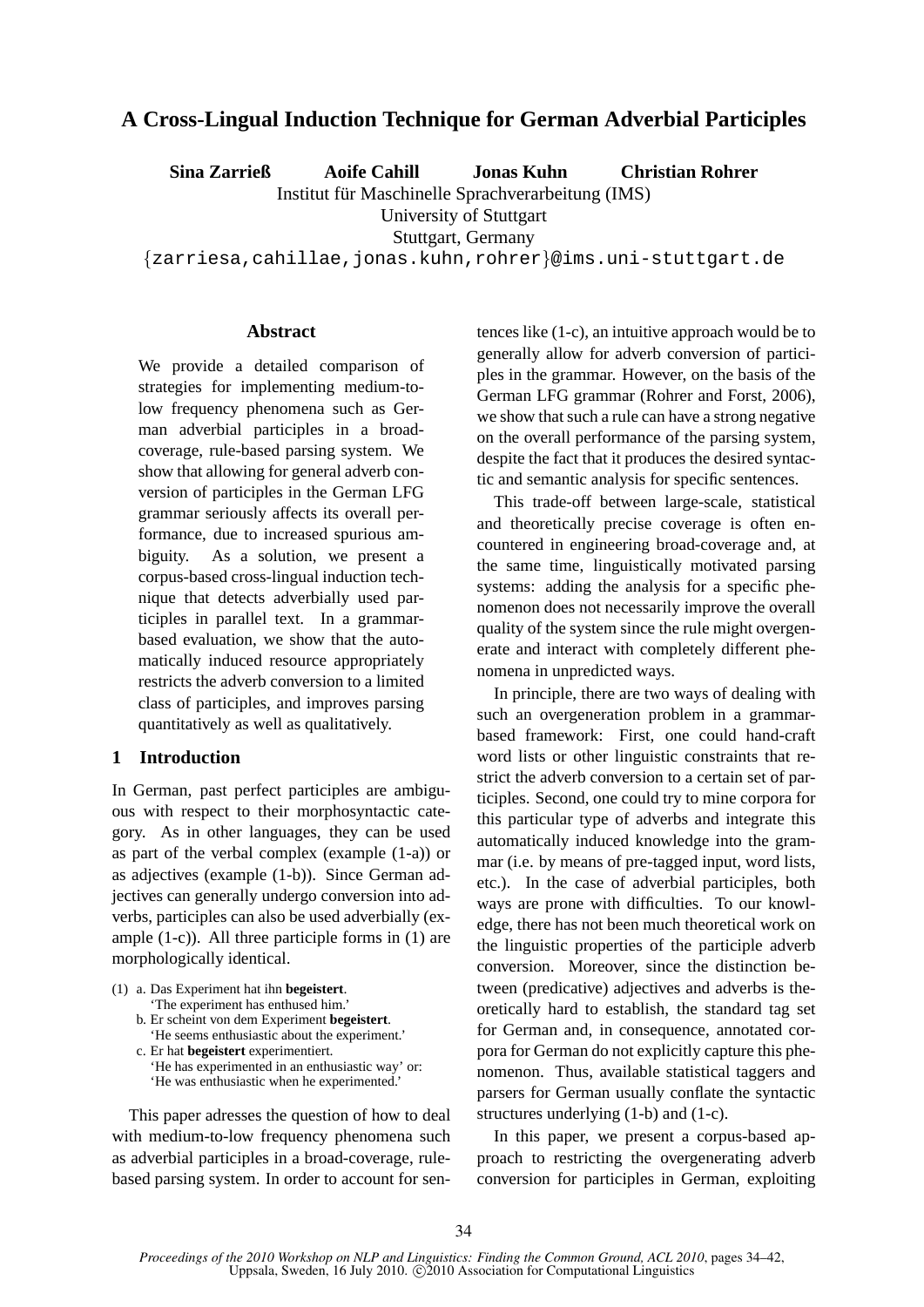parallel corpora and cross-lingual NLP induction techniques. Since adverbs are often overtly marked in other languages (i.e. the *ly*-suffix in English), adverbial participles can be straightforwadly detected on word-aligned parallel text. We describe the ingretation of the automatically induced resource of adverbial participles into the German LFG, and provide a detailed evaluation of its effect on the grammar, see Section 5.

While the use of parallel resources is rather familiar in a wide range of NLP domains, such as statistical machine translation (Koehn, 2005) or annotation projection (Yarowsky et al., 2001), our work shows that they can be exploited for very specific problems that arise in deep linguistic analysis (see Section 4). In this way, highprecision, data-oriented induction techniques can clearly improve rule-based system development through combining the benefits of high empirical accuracy and little manual effort.

# **2 A Broad-Coverage LFG for German**

Lexical Functional Grammar (LFG) (Bresnan, 2000) is a constraint-based theory of grammar. It posits two levels of representation, c(onstituent) structure and f(unctional)- structure. C-structure is represented by contextfree phrase-structure trees, and captures surface grammatical configurations. F-structures approximate basic predicateargument and adjunct structures.

The experiments reported in this paper use the German LFG grammar constructed as part of the ParGram project (Butt et al., 2002). The grammar is implemented in the XLE, a grammar development environment which includes a very efficient LFG parser. Within the spectrum of appraoches to natural language parsing, XLE can be considered a hybrid system combining a hand-crafted grammar with a number of automatic ambiguity management techniques: (i) c-structure pruning where, based on information from statstically obtained parses, some trees are ruled out before fstructure unification (Cahill et al., 2007), (ii) an Optimaly Theory-style constraint mechanism for filtering and ranking competing analyses (Frank et al., 2001), and (iii) a stochastic disambiguation component which is based on a log-linear probability model (Riezler et al., 2002) and works on the packed representations.

The German LFG grammar integrates a morphological component which is a variant of DMOR1 (Becker, 2001). This means that the (internal) lexicon does not comprise entries for surface word forms, but entries for specific morphological tags, see (Dipper, 2003).

# **3 Participles in the German LFG**

### **3.1 Analysis**

The morphosyntactic ambiguity of German participles presents a notorious difficulty for theoretical and computational analysis. The reason is that adjectives (i.e. adjectival participles) do not only occur as attributive modifiers (shown in (1-a)), but can also be used as predicatives (see (2-b)). These predicatives have exactly the same form as verbal or adverbial participles (compare the three sentences in (2)). Predicatives do appear either as arguments of verbs like *seem* or as free adjuncts such that they are not even syntactically distinguishable from adverbs. The sentence in (2-c) is thus ambiguous as to whether the participle is an adverb modifying the main verb, or a predicative which modifies the subject. Especially in the case of modifiers refering to a psychological state, the two underlying readings are hard to tell apart (Geuder, 2004). It is due to the lack of reliable semantic tests that the standard German tag set (Schiller et al., 1995) assigns the tag "ADJD" to predicative adjectives as well as adverbs.

- (2) a. Das Experiment hat ihn **begeistert**. 'The experiment has enthused him.' b. Er scheint von dem Experiment **begeistert**. 'He seems enthusiastic about the experiment.' c. Er hat **begeistert** experimentiert.
	- 'He has experimented in an enthusiastic way' or: 'He was enthusiastic when he experimented.'

For performance reasons, the German LFG does not cover free predicatives at the moment. In the context of our crosslingual induction approach, the distinction between predicatives and adverbs is rather straigtforward since we base our experiments on languages that have morphologically distinct forms for these categories. In the following, we will thus limit the discussion to adverbial participles and ignore the complexities related to predicative participles.

In the German LFG, the treatment of a given participle form is closely tight to the morphological analysis encoded in DMOR. In particular, adverbial participles can have different degrees of lexicalisation. For *bestimmt* (*probably*) in (3-a), which is completely lexicalised, the morphology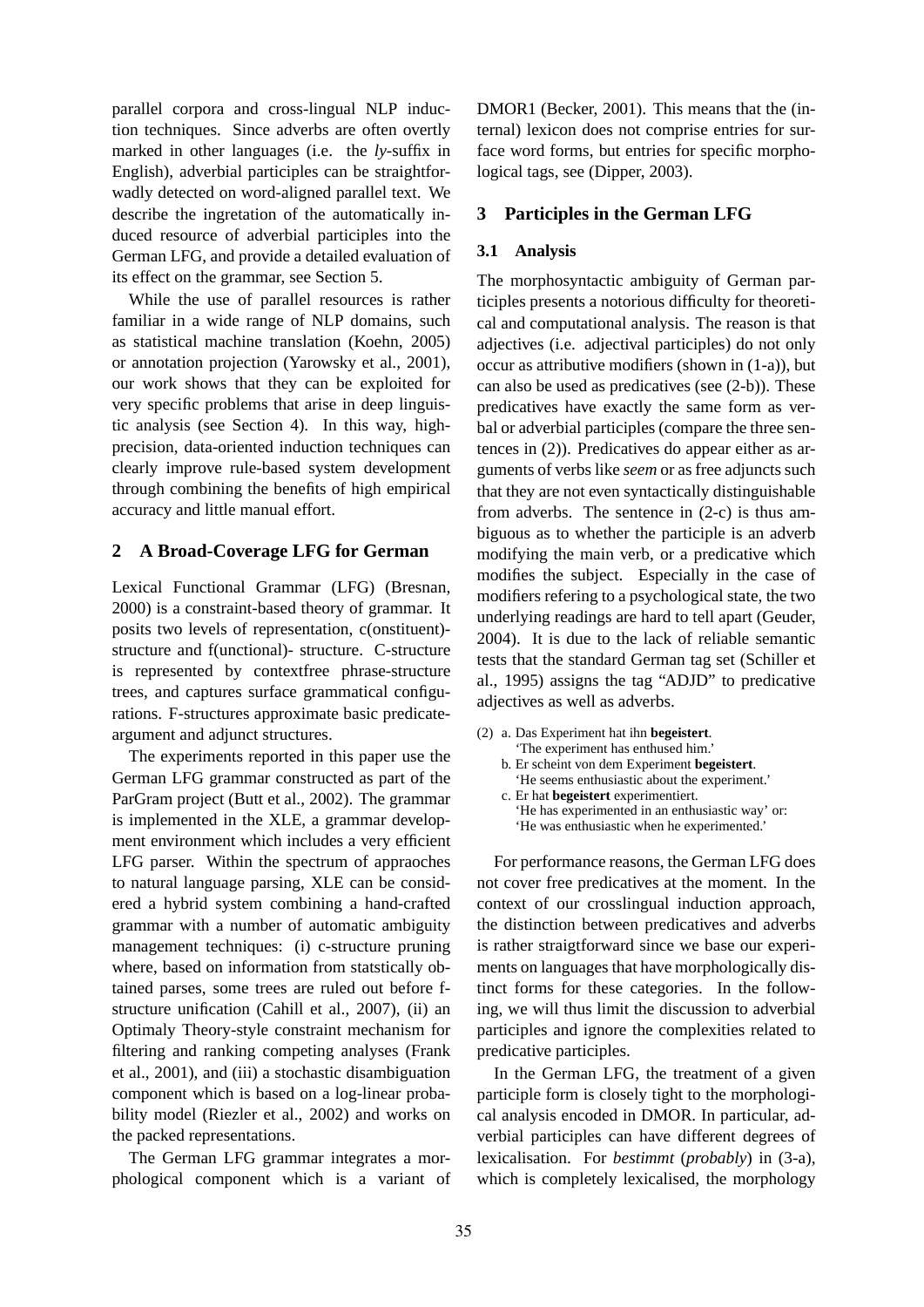proposes two analyses: (i) a participle tag of the verbal lemma *bestimmen* (*determine*) and (ii) an adverb tag for the lemma *bestimmt*. In this case, the LFG parsing algorithm will figure out which morphological analysis yields a syntactically wellformed analysis. For *gezielt* (*purposeful*) in (3-b), DMOR outputs, besides the participle analysis, an adjective tag for the lemma. However, the grammar can turn it into an adverb by a general adverb conversion rule for adjectives. The difficult case for the German LFG grammar is illustrated in (3-c) by means of the adverbial participle *wiederholt* (*repeatedly*). This participle is neither lexicalised as an adverb nor as an adjective, but it still can be used as an adverb.

- (3) a. **Bestimmt** ist dieser Mann sehr traurig.
	- Probably is the man very sad. b. Der Mann hat **gezielt** gehandelt.
	- The man has acted purposefully.
	- c. Der Mann hat **wiederholt** geweint. The man has repeatedly cried.

To cover sentences like (3-c), the grammar needs to include a rule that allows adverb conversion for participles. Unfortunately, this rule is very costly in terms of the overall performance of the grammar, as is shown in the following section.

# **3.2 Assessing the Effect of Participle Ambiguity on the German LFG**

In this section, we want to illustrate the effect of one specific grammar rule, i.e. the rule that generally allows for conversion of participles into adverbs. We perform a contrastive evaluation of two versions of the grammar: (i) the *No-Part-Adv* version which does not allow for adverb conversion (except for the lexicalised participles from DMOR), (ii) the *All-Part-Adv* version which allows every participle to be analysed as adverb. Otherwise, the two versions of the grammar are completely identical.

The comparison between the *All-Part-Adv* and *No-Part-Adv* grammar version pursues two major goals: On the one hand, we want to assess their overall quantitative performance on representative gold standard data, as it is common practice for statistical parsing systems. On the other hand, we are interested in getting a detailed picture of the quality of the grammar for parsing adverbial participles. These two goals do not necessarily go together since we know that the phenomenon is not very frequent in the data which we use for evaluation. Therefore, we do not only report accuracy on gold standard data in the following, but also focus on error analysis and describe ways of qualtitatively assessing the grammar performance.

For evaluation, we use the TIGER treebank (Brants et al., 2002). We report grammar performance on the development set which consists of the first 5000 TIGER sentences, and statistical accuracy on the standard heldout set which comprises 371 sentences.

**Quantitative Evaluation** We first want to assess the quantitative impact of the phenomenon of adverbial participles in our evaluation data. We parse the heldout set storing all possible analyses obtained by both grammars, in order to compare the upperbound score that the both versions can optimally achieve (i.e. independently of the disambiguation quality). Then, we run the XLE evaluation in the "oracle" mode which means that the disambiguation compares all system analyses for a given sentence to its gold analysis, and chooses the best system analysis for computing accuracy. The upperbound f-score for both grammar versions is almost identical (at about 83.6%). This suggests that the phenomenon of adverbial participles does not occur in the heldout set.

If we run the grammar versions on a larger set of sentences, the difference in coverage becomes more obvious. In Table 1, we report the absolute number of parsed sentences, starred sentences (only receiving a partial or fragment parse), and the timeouts  $1$  on our standard TIGER development set. Not very surprisingly, the coverage of the *All-Part-Adv* version seems to be broader. However, this does not necessarily mean that the 40 additionally covered sentences all exhibit adverbial participles (see below). Moreover, Table 2 gives a first indication of the fact that the extended coverage comes at a price: the *All-Part-Adv* version massively increases the number of ambiguities per sentence. Related to this, in the *All-Part-Adv* version, the number of timeouts increases by 16% and parsing speed goes down by 6% compared to the *No-Part-Adv* version.

To assess the effect of the massively increased ambiguity rate and the bigger proportion of timeouts in *All-Part-Adv*, we perform a statistical evaluation of the two versions of the grammar against the heldout set, i.e. we compute f-score based

<sup>&</sup>lt;sup>1</sup>Sentences whose parsing can not be finished in predefined amount of time, the maximally allowed parse time is set to 20 seconds.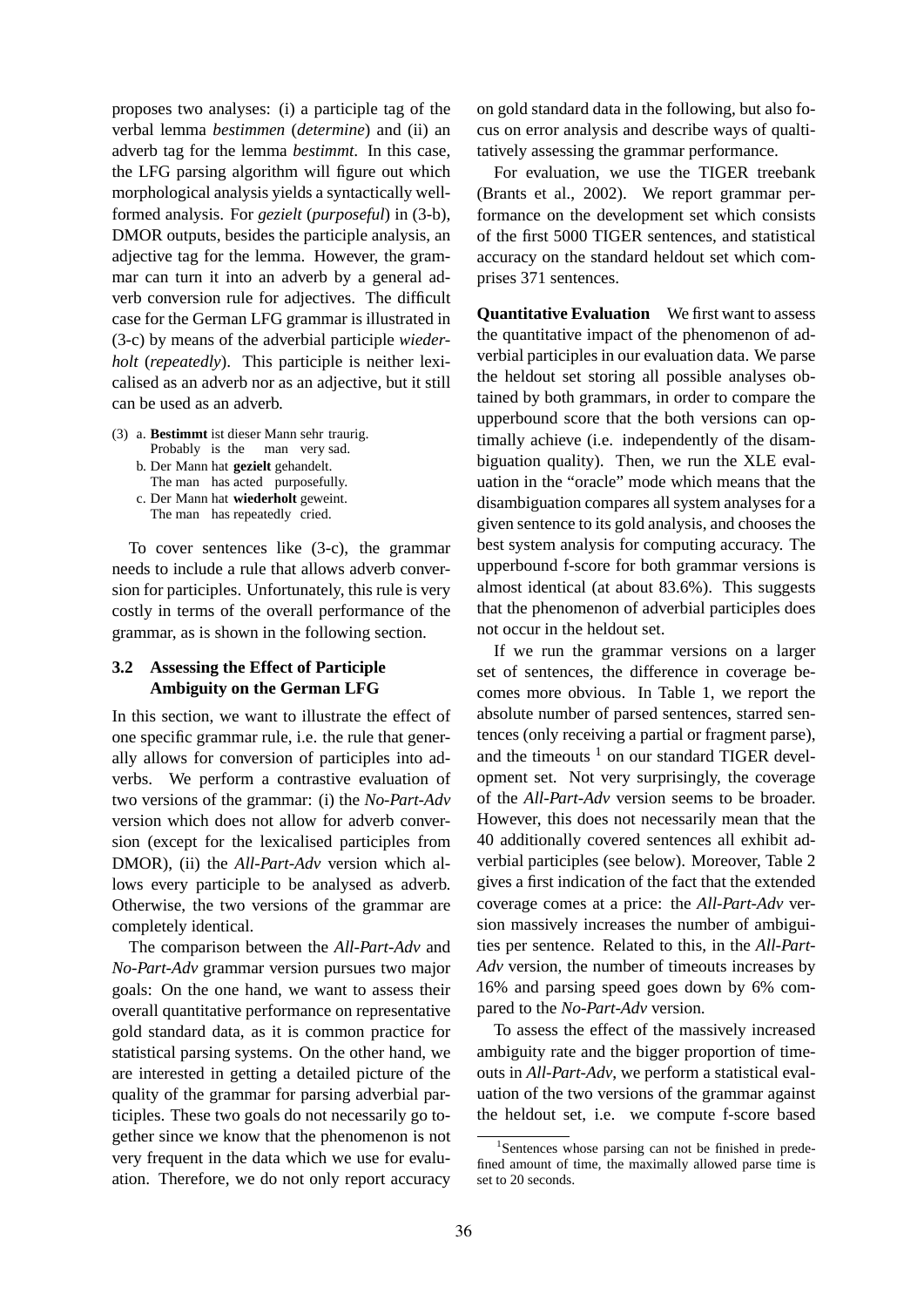| <b>Grammar</b>        | Parsed Starred Time- Time |     |        |
|-----------------------|---------------------------|-----|--------|
|                       | Sent. Sent. outs          |     | in sec |
| $No-Part-Adv$ 4301    | 608                       | 90  | 6853   |
| All-Part-Adv 4339 555 |                           | 105 | 7265   |

Table 1: Coverage-based evaluation on the TIGER development set (sentences 1-5000), 4999 sentences total

| Sent.     | Av. ambiguities per sent. | Av.          |      |
|-----------|---------------------------|--------------|------|
| length    | No-Part-Adv               | All-Part-Adv |      |
| $1 - 10$  | 2.95                      | 3.3          | 11%  |
| $11 - 20$ | 24.99                     | 36.09        | 44%  |
| $21 - 30$ | 250.4                     | 343.76       | 37%  |
| $31 - 40$ | 1929.06                   | 2972.847     | 54%  |
| $41 - 50$ | 173970.0                  | 663310.4     | 429% |

Table 2: Average number of ambiguities per sentence

on the parses that the XLE disambiguation selects as the most probable parse. Both versions use the same disambiguation model which results in a slightly biased comparison but still reflects the effect of increased ambiguity on the disambiguation component. In Table 3, we can see that the *All-Part-Adv* version performs significantly worse than the grammar version which does not capture adverbial participles. The spurious ambiguities and timeouts produced in *All-Part-Adv* have such a strong negative impact on the disambiguation component that it can not be outweighed by the extended coverage of the grammar.

**Qualitative Evaluation** The fact that the *All-Part-Adv* version generally increases parse ambiguity suggests that it produces a lot of undesired analyses for constructions not related to adverbial participles. To assess this assumption, we drew a random sample of 20 sentences out of the additionally covered 41 sentences and checked manually whether these contained an adverbial participle: Only 40% of these sentences are actually correctly analysed. In all other cases, the grammar lacks an analysis for a completely different phe-

| Prec. |  |                                                                                                |
|-------|--|------------------------------------------------------------------------------------------------|
|       |  | in sec                                                                                         |
|       |  |                                                                                                |
|       |  |                                                                                                |
|       |  | Rec. F-Sc. Time<br>All-Part-Adv 83.80 76.71 80.1 666.55<br>No-Part-Adv 84.25 78.3 81.17 632.21 |

Table 3: Evaluation on the TIGER heldout set, 371 sentences total

nomenon (mostly related to coordination), but obtains an (incorrect) analysis on the basis of the adverb conversion rule.

As an example, Figure 1 presents two cstructure analyses for the sentence in (4) in the *All-Part-Adv* grammar. In the second c-structure (CS2), the participle *kritisiert* (*criticised*) is analysed as adverb modifing the main verb *haben* (*have*). This results in a very strange underlying fstructure, meaning something like *the Greens possess the SPD in a criticising manner*.

(4) Die Grünen haben die SPD kritisiert. The Greens have the SPD criticised. "The Greens have criticised the SPD"

#### **3.3 Interim Conclusion**

This section has illustrated an exemplary dilemma for parsing systems that aim broad-coverage and linguisitically motivated analyses at the same time. Since these systems need to explicitly address and represent ambiguities that purely statistical systems are able to conflate or ignore, their performance is not automatically improved by adding a specific rule for a specific phenomenon. Interestingly, the negative consequences affecting the quantitative (statistical) as well as the qualitative (linguistic) dimension of the grammar seem to be closely related: The overgenerating adverb conversion rule empirically leads to linguistically unmotivated analyses which causes problems for the disambiguation component. In the rest of the paper, we show how the adverbial analysis of participles can be reasonably constrained on the basis of a lexical resource induced from a parallel corpus.

# **4 Cross-Lingual Induction of Adverbial Participles**

The intuition of the cross-lingual induction approach is that adverbial participles can be easily extracted from parallel corpora since in other languages (such as English or French) adverbs are often morphologically marked and easily labelled by statistical PoS taggers. As an example, consider the sentence in (5), extracted from Europarl, where the German participle *verstärkt* is translated by unambiguous adverbs in English and French (*increasingly* and *davantage*).

- (5) a. Nach der Osterweiterung stehen die Zeichen **verstärkt** auf Liberalisierung.
	- b. Following enlargement towards the east, the emphasis is **increasingly** on liberalisation.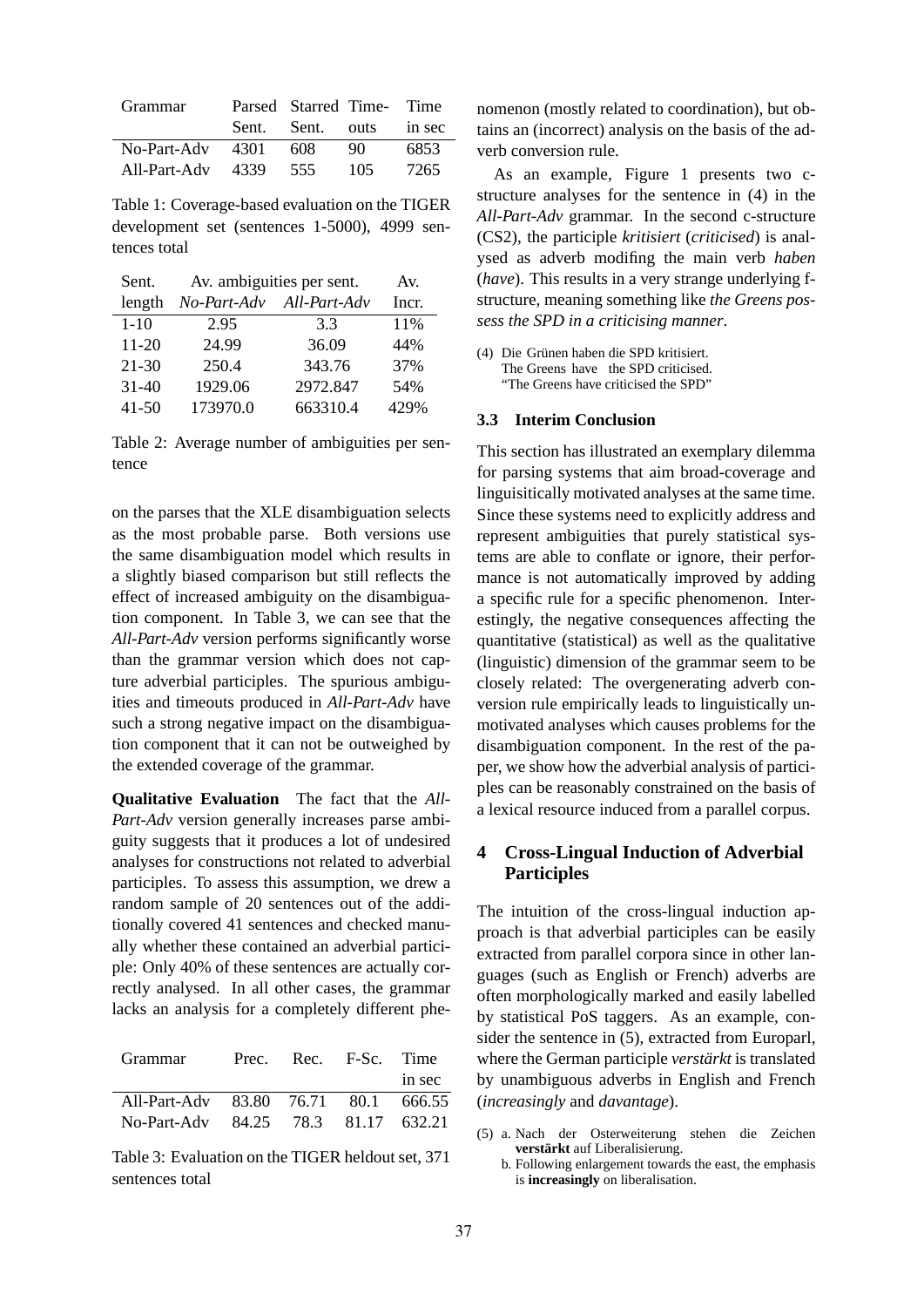

Figure 1: Two c-structures for sentence (4), obtained by the grammar *All-Part-Adv* - CS1 is correct, CS2 is semantically very strange

c. Après l' élargissement à l' Est, la tendance sera **da**vantage à la libéralisation.

In the following, we describe experiments on Europarl where we automatically extract and filter adverbially translated German participles.

#### **4.1 Data**

We base our experiments on the German, English, French and Dutch part of the Europarl corpus. We automatically word-aligned the German part to each of the others with the GIZA++ tool (Och and Ney, 2003). Note that, due to divergences in sentence alignment and tokenisation, the three word-alignments are not completely synchronised. Moreover, each of the 4 languages has been automatically PoS tagged using the TreeTagger (Schmid, 1994). In addition, the German and English parts have been parsed with MaltParser (Nivre et al., 2006).

Since we want to limit our investigation to those participles that are not already recorded as lexicalised adjective or adverb in the DMOR morphology, we first have to generate the set of participle candidates from the tagged Europarl data. We extract all distinct words (types) from the German part that have been either tagged as ADJD (predicative or adverbial modifier), 6089 types in total, or as VVPP (past perfect participle), 5469 types in total. We intersect this set of potential participles with the set of DMOR participles that only have a verbal lemma. The resulting intersection (5054 types in total) constitutes the set of all German participles in Europarl that are not recorded as lexicalised in the DMOR morphology .

Given the participle candidates, we now extract the set of sentences that exhibit a word alignment between a German participle and an English, French or Dutch adverb. The extraction yields 5191 German-English sentence pairs, 2570 German-French, and 4129 German-Dutch sentence pairs. The German-English pairs comprise 1070 types of potentially adverbial participles. The types found in the German-French and German-Dutch part form a proper subset of the types extracted from the German-English pairs. Thus, the additional languages will not increase the recall of the induction. However, we will show that they are extremely useful for filtering incorrect or uninteresting participle alignments.

For data exploration and evaluation, we annotated 300 participle alignments out of the 5191 German-English sentences as to whether the English adverbial really points to an adverbial participle on the German side (and/or the wordalignment was correct). Throughout the entire set of annotated sentences, this ratio between the parallel cases (where an English adverbial correctly indicates a German adverbial) and all adverbially translated participles is at about 30%. This means that if we base the induction on word-alignments alone, its precision would be relatively low.

The remaining 60% translation pairs do not only reflect word alignment errors, but also cases where we find a proper participle in the German sentence that has a correct adverbial translation for other reasons. A typical configuration is exemplified in (6) where the German main verb *vorlegen* is translated as the verb-adverb combination *put forward*.

These sentence pairs are cases of free or para-

<sup>(6)</sup> a. Wir haben eine Reihe von Vorschlägen vorgelegt. b. We have **put forward** a number of proposals.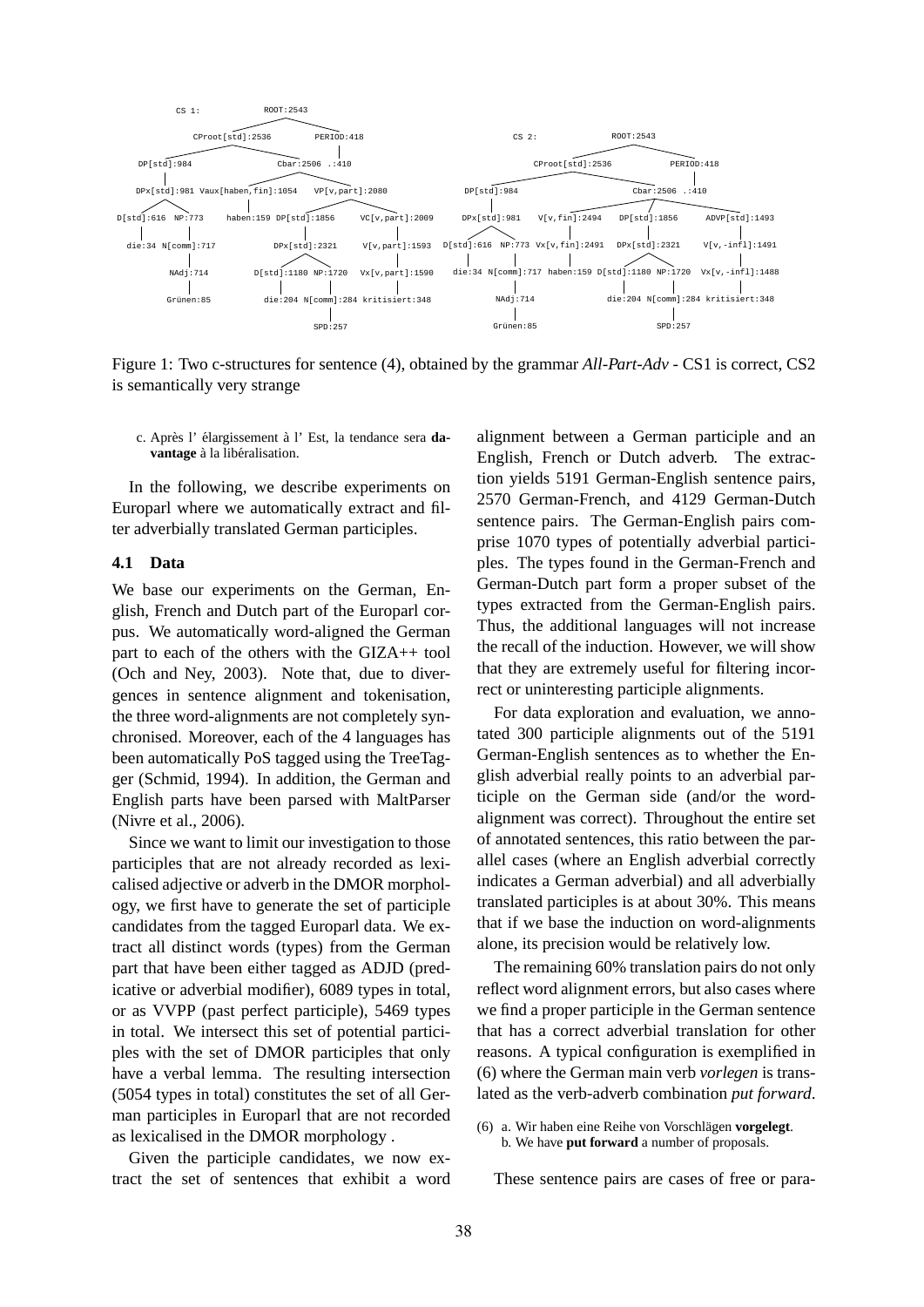

Figure 2: Type/token ratio for adverbial participles

phrasing translations. Ideally, we want our induction method to filter such type of configurations.

The 300 annotated sentences comprise 121 token instances of German adverbially used participles that have an adverbial translation in English. However, these 121 tokens reduce to 24 participle types. The graph in Figure 2 displays the type/token-ratio for an increasing number of instances in our gold standard. The curve exponentially decays from about 10 tokens onward and suggests that from about 30 tokens onward, the number of unseen types is relatively low. This can be interpreted as evidence in favour of the hypothesis that the number of adverbially used participles is actually fairly limited and can be integrated into the grammar in terms of a hard-coded resource.

### **4.2 Filtering**

The data analysis in the previous section has shown that approximately one third of the English adverb alignments actually point to an adverbial participle on the German side. This means that we have to rigorously filter the data that we extract on the basis of word-alignments in order to obtain a high quality resource for our grammar. In this section, we will investigate several filtering methods and evaluate them on our annotated sentence pairs.

**Frequency-based filtering** As a first attempt, we filtered the non-parallel cases in our set of participle-adverb translations by means of the relative frequency of the adverb translations. For each participle candidate, we counted the number of tokens that exhibit an adverbial alignment on the English side, and divided this number by its total number of occurrences in the German Europarl. The best f-score of the ADV-FREQ filter (see Table 4) is achieved by the 0.05 threshold, but generally, the precision of the frequency filters is too low for high-quality resource induction. The reason for the poor performance of the frequencybased filters seems to be that some German verbs are systematically translated as verb - adverb combinations as in (6). For these participles, the relative frequency of adverbial alignments is not a good indicator for their adverbial use in German.

**Multilingual Filtering** Similar to filters used in annotation projection where noisy wordalignments are "cleaned" with the help of additional languages (Bouma et al., 2008), we have implemented a filter that only selects those participles as adverbials which also exhibit a certain amount of adverbial translations in the French and Dutch Europarl. We count the total number of adverbial translations of a given participle on the French side and divide it by the number of English adverbial translations. For French, the best f-score is achieved at a threshold of  $>0.1$  (filter FR). For Dutch, the best f-score is achieved at a threshold of  $>0.05$  (filter NL). The exact precision and recall values are given in Table 4.

**Syntax-based Filtering** The intuition behind the filters presented in this section is that adverbial translations which are due to cross-lingual divergences can be identified on the basis of their syntactic contexts. Information about these contexts can be extracted from the dependency analyses produced by MaltParser for the German and English data. On the German side, we want to exclude those participle instances for which the German parser has found an auxiliary head, since this configuration points to a normal partciple context in German. The filter is called G-HEAD in Table 4. It filters all types which have an auxiliary head in more than 40% of their adverbial translation configurations. On the English side, we exclude all translations where the adverb has a verbal head which is also aligned to the German partciple. The filter is called E-HEAD in Table 4. It excludes all participle types which exhibit the E-HEAD configuration in more than 50% of the cases.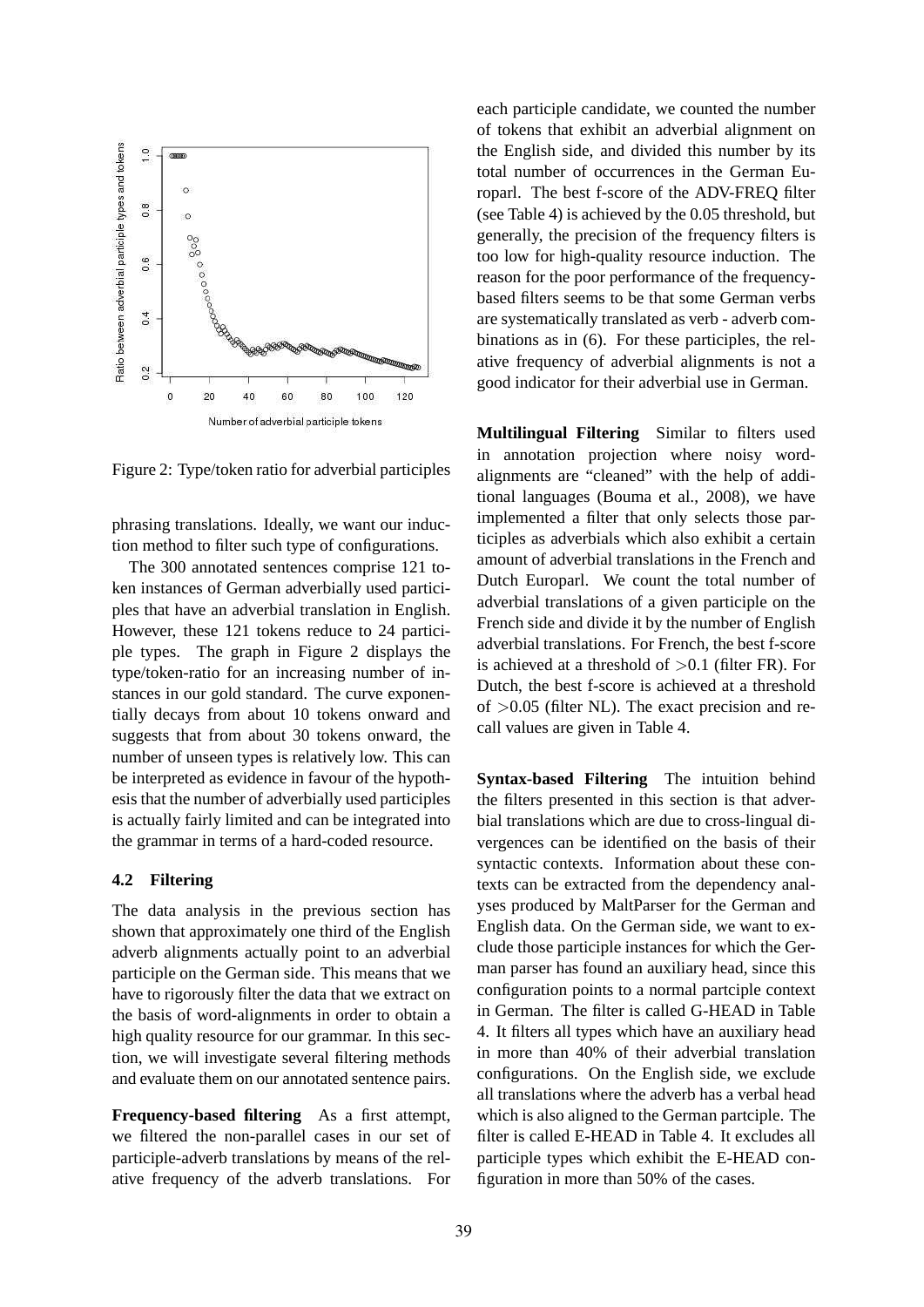| filter            | prec. | rec. | f-sc. |
|-------------------|-------|------|-------|
| <b>ADV-FREQ</b>   | 0.38  | 0.75 | 0.51  |
| FR.               | 0.48  | 0.76 | 0.58  |
| NL                | 0.33  | 0.73 | 0.45  |
| <b>G-HEAD</b>     | 0.65  | 0.8  | 0.71  |
| <b>E-HEAD</b>     | 0.4   | 0.8  | 0.53  |
| <b>COMBINED-1</b> | 0.61  | 0.8  | 0.69  |
| <b>COMBINED-2</b> | O 86  | 0.76 | 0.81  |

Table 4: Performance of filters on the set of gold adverbial participle types

**Combined Token-level Filtering** So far, we have shown that multilingual and syntactic information is useful to filter non-parallel participle translations. We have found that the precision of the syntactic filters can still be increased by combining it with the multilingual filters. COMBINED-1 in Table 4 refers to the filter which only includes those participle types which have at least one adverbial translation on the English target side such that (i) the adverbial translation is paralleled on the French or Dutch target side for the same German participle token and (ii) the German participle token does not have an auxiliary head. If we combine this token-level filtering with the syntactic type-level filtering G-HEAD and E-HEAD (the filter called COMBINED-2 in Table 4), the precision increases by about 25% with little loss in recall.

#### **4.3 Analysis**

Based on the filtering techniques described in the previous section, we can finally induce a list of 46 German adverbial participles from Europarl. The fact that this participle class seems fairly delimited in our data raises the theoretical question whether the adverb conversion is licensed by any linguistic, i.e. lexical-semantic, properties of these participles. However, we observe that the automatically induced list comprises very diverse types of adverbs, as well as very distinct types of underlying verbs. Thus, besides adverbs that clearly modify events (see sentence (5)), we also found adverbs that are more likely to modify adjectives (sentence (7-a)), or propositions (sentence (7-b)).

(7) a. Es ist eine **verdammt** gefahrliche Situation. ¨ 'It is a damned dangerous situation.'

b. Wir machen einen Bericht über den Bericht des Rechnungshofes , **zugegeben**.

'We are drafting a report about the report of the Court of Auditors , admittedly.'

A more fine-grained classification and analysis of adverbial participles is left for future research.

# **5 Grammar-based Evaluation**

The resource of participles licensing adverbial use, whose induction was described in the previous section, can be straightforwardly integrated into the German LFG. By explicitly enumerating the participles in the adverb lexicon, the grammar can apply the standard adverb macros to them. To assess the effect of the filtering, we built two new versions of the grammar: (i) *Euro-Part-Adv*, its adverb lexicon comprises all adverbially translated participles found in Europarl (1091 types) and (ii) *Filt-Part-Adv*, its adverb lexicon comprises only the syntactically and multilingually filtered participles found in Europarl (46 types).

Although we have seen in section 3.2 that adverbial participles do not seem to occur in the TIGER heldout set, we also know that it is important to assess the effect of ambiguity rate on the overall grammar performance. Therefore, we computed the accuracy of the most probable parses produced by the *Euro-Part-Adv* and *Filt-Part-Adv* on the heldout set. As is shown in Table 5, the *Euro-Part-Adv* performs significantly worse than *Filt-Part-Adv*. This suggests that the non-filtered participle resource is not constrained enough and still produces a lot of spurious ambiguites that mislead the disambiguation component. The coverage values in Table 6 further corroborate the observation that the unfiltered participle resource behaves similar to the unrestricted adverb conversion in *All-Part-Adv* (see Section 3.2). The coverage of the filtered vs. the unfiltered version on the development set is identical, however the timeouts in *Euro-Part-Adv* increase by 17% and parsing time by 8%.

By contrast, there is no significant difference in f-score between the *No-Part-Adv* version presented in Section 3.2 and the *Filt-Part-Adv* version. Thus, we can, at least, assume that the filtered participles resources has restricted the massive overgeneration caused by the general adverb conversion rule such that the overall performance of the original grammar is not negatively affected.

To evaluate the participle resource as to whether it could have a positive qualtitative effect on parsing TIGER at all, we built a specialised testsuite which comprises only sentences containing a non-lexicalised participle, which has an adverbial translation in Europarl and is tagged as ADJD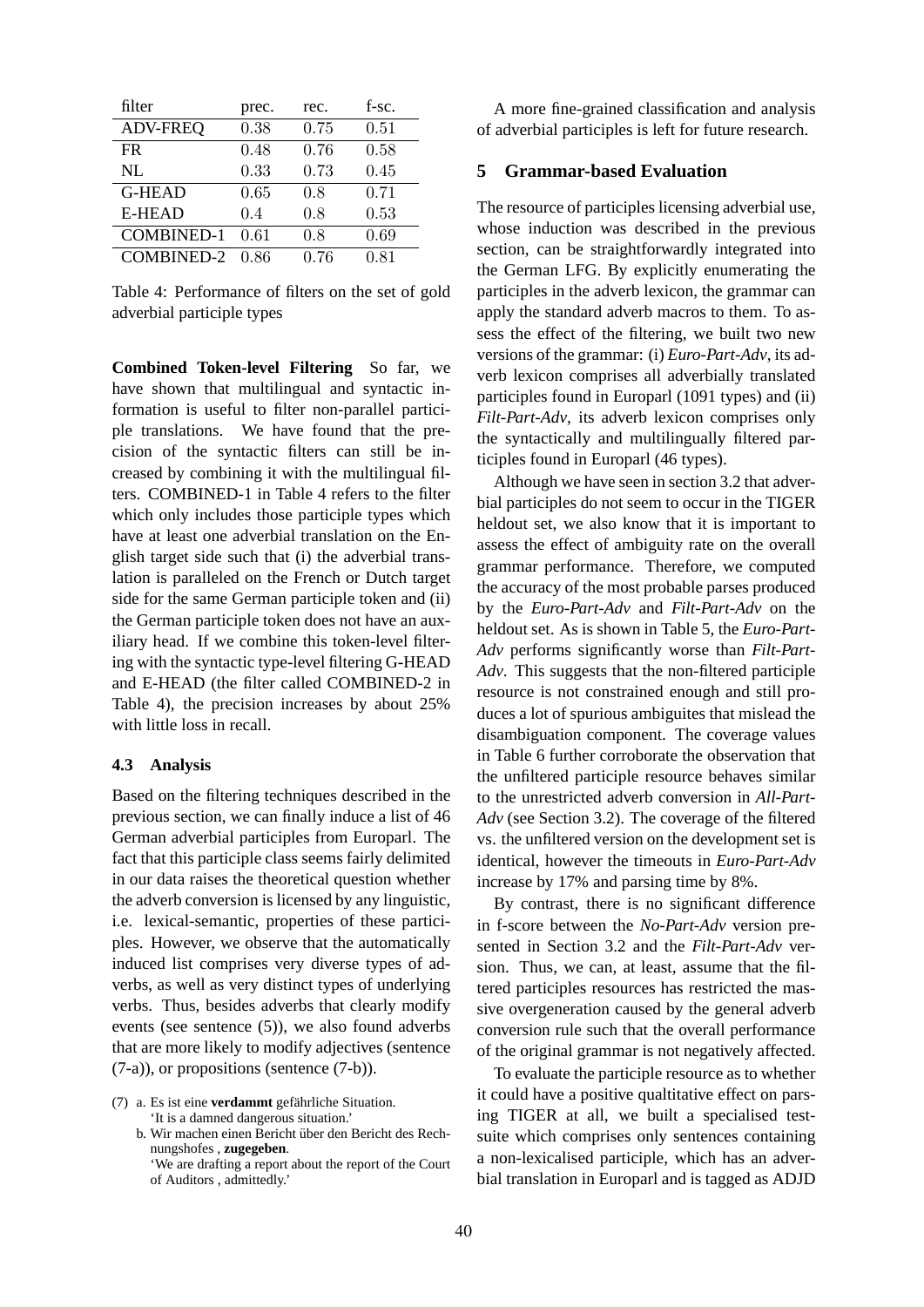| <b>Grammar</b>                      | Prec. Rec. F-Sc. Time |        |
|-------------------------------------|-----------------------|--------|
|                                     |                       | in sec |
| Euro-Part-Adv 82.32 75.78 78.91 701 |                       |        |
| Filt-Part-Adv 84.12 78.2 81.05 665  |                       |        |

Table 5: Evaluation on the TIGER heldout set, 371 sentences total

| <b>Grammar</b>           |  | Parsed Starred Time- Time |      |
|--------------------------|--|---------------------------|------|
|                          |  | Sent. Sent. outs in sec   |      |
| Euro-Part-Adv 4304 588   |  | - 107                     | 7359 |
| Filt-Part-Adv $4304$ 604 |  | -91                       | 6791 |

Table 6: Performance on the TIGER development set (sentences 1-5000), 4999 sentences total

in TIGER. The sentences were extracted from the whole TIGER corpus yielding a set of 139 sentences. In this quality-oriented evaluation, we only contrast the *No-Part-Adv* version with the filtered *Filt-Part-Adv* version since the unfiltered version leads to worse overall performance. As can be seen in Table 7, the *No-Part-Adv* can only completely cover 36% of the specialised testsuite which is much lower than its average complete coverage on the development set (86%). This suggests that a substantial number of the extracted ADJD participles are actually used as adverbial in the specialised testsuite.

Similar to the qualitative evaluation procedure in 3.2, we manually evaluated a random sample of 20 sentences covered by *Filt-Part-Adv* and not by *No-Part-Adv* as to whether they contain an adverbial participle that has been correctly recognised. This was the case for 90% of the sentences, the remaining 2 sentences were cases of secondary predications. An example of a relatively simple TIGER sentence that the grammar could not cover in the *No-Part-Adv* version is given in (8).

(8) Die Anti-Baby-Pillen stehen im Verdacht , **vermehrt** Thrombosen auszulösen. "The birth control pill is suspected to **increasingly** cause thromboses."

We also manually checked a random sample of

| <b>Grammar</b> |       | Parsed Starred Time- Time |      |        |
|----------------|-------|---------------------------|------|--------|
|                | Sent. | Sent.                     | outs | in sec |
| No-Part-Adv    | -50   | -77                       | 12   | 427    |
| Filt-Part-Adv  | 92    | 39                        | x.   | 366    |

Table 7: Performance on the specialised TIGER test set, 139 sentences total

20 sentences that the *Filt-Part-Adv* grammar could not cover, in order to see whether the grammar systematically misses certain cases of adverbial participles. In this second random sample, the percentage of sentences containing a true adverbial participle was again 90%. The grammar could not correctly analyse these because of their special syntax that is not covered by the general adverb macro (or, of course, because of difficult constructions not related to adverbial participles). An example for such a case is given in (9).

(9) Transitreisen junger Männer vom Gaza-Streifen ins Westjordanland und **umgekehrt** sind nicht gestattet. "Transit travels from the Gaza Strip to the West Bank and **vice versa** are not allowed for young men."

The high proportion of true adverbial participle instances in our specific testsuite suggests that the data we induced from Europarl largely carries over to TIGER (despite genre differences, for instance) and constitutes a generally useful resource. Thus, we can not only say that the filtered participle resource has no negative effect on the overall performance of the German LFG, but also extends its coverage for a less frequent phenomenon in a linguistically precise way.

# **6 Conclusion**

We have proposed an empirical account for detecting adverbial participles in German. Since this category is usually not annotated in German resources and hard to describe in theory, we based our method on multilingual parallel data. This data suggests that only a fairly limited class of participles actually undergo the conversion to adverbs in free text. We have described a set of linguistically motivated filters which are necessary to induce a high-precision resource for adverbial participles from parallel data. This resource has been integrated into the German LFG grammar. In contrast to the version of the grammar which does not restrict the participle - adverb conversion, the restricted version produces less spurious ambiguities which leads to better f-score on gold standard data. Moreover, by manually evaluating a specialised data set, we have established that the restricted version also extends the coverage and produces the correct analyses which can be used for further linguistic study.